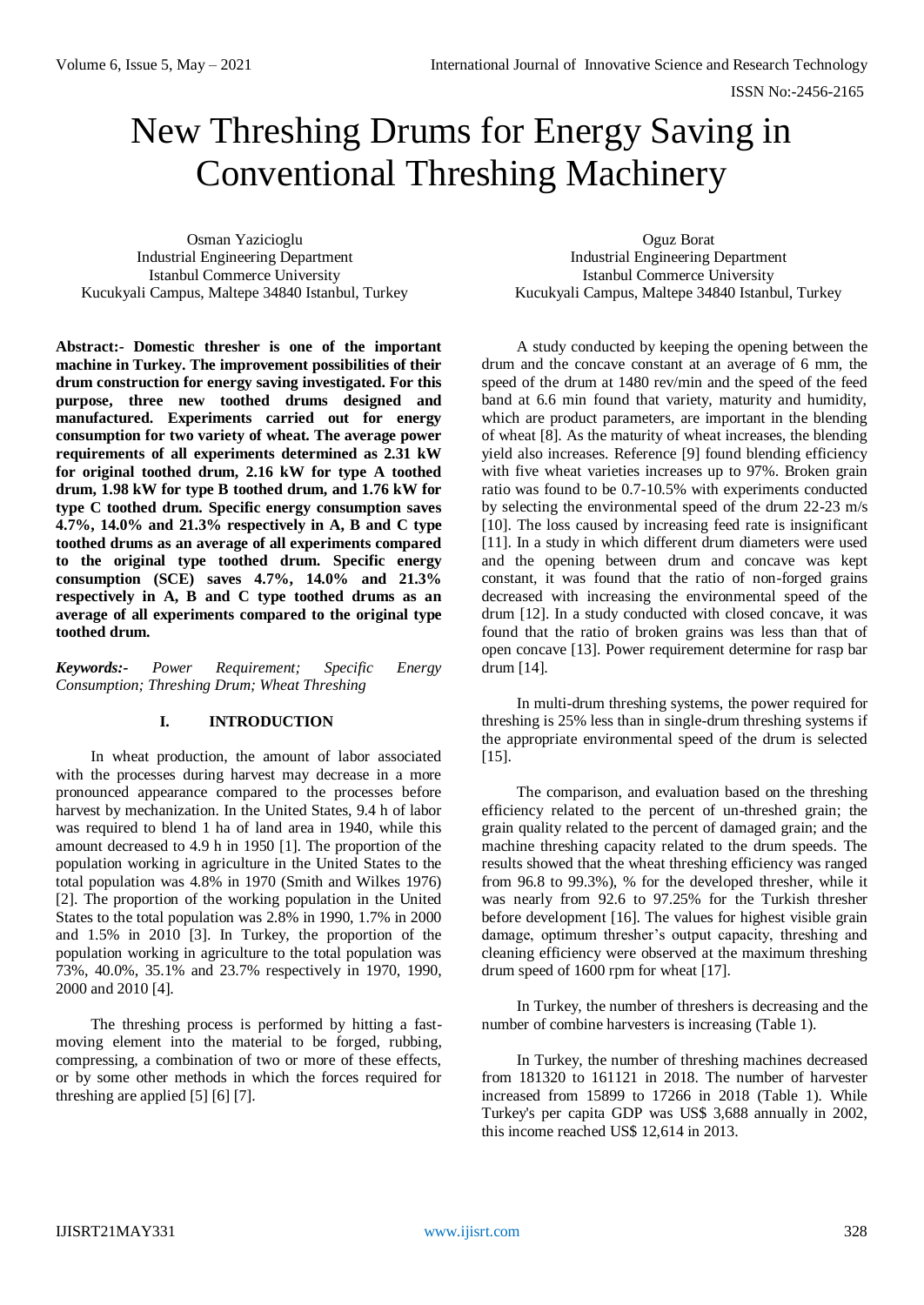| 14 I |                 |                          |  |  |
|------|-----------------|--------------------------|--|--|
| Year | <b>Thresher</b> | <b>Combine harvester</b> |  |  |
| 2014 | 181320          | 15899                    |  |  |
| 2015 | 173555          | 15 9 98                  |  |  |
| 2016 | 170836          | 16 247                   |  |  |
| 2017 | 167581          | 17 199                   |  |  |
| 2018 | 160121          | 17 266                   |  |  |

TABLE I. NUMBER OF THRESHERS AND COMBINES IN TURKEY.  $F$ .47

A dynamically balanced mechanism for cleaning the unit used agricultural threshing machine was carried out using a dynamically equivalent point mass system. CAD (Computer Aided Model) of the thresher machine is shown in Fig 1. [18].



Fig. 1. CAD model of the thresher machine [18].

#### **II. MATERIAL AND METHOD**

In the study, toothed drums matching the  $y=a x^n$ equation were designed. The toothed drums were manufactured from AISI 1020 HR material in 35 mm x 10 mm cross-section by hot forming process (Table 2).

| TABLE II. | NEW DESIGNED THRESHING DRUM TEETH |
|-----------|-----------------------------------|
|-----------|-----------------------------------|

| <b>Tooth form</b> |        |  |
|-------------------|--------|--|
| Type A            |        |  |
| Type B            | 0.1667 |  |
| Type C            | 0 0278 |  |

To determine the drum torques Hottinger Baldwin Messtechnik T2, 100 N.m transducer and HBM illuminated oscillography were used.

Yayla 305 and Lancer wheat varietals were used in the experiments. IS 1124 test code considered [19].

Stationary thresher is the thresher which performs the threshing operation while the machine itself is being stationary. Power thresher is a machine operated by a prime mover, such as electric motor, engine, tractor, power tiller used for threshing [20]. Main components of power thresher are concave and drum. A concave shaped metal grating partially surrounding the cylinder against which the cylinder rubs the grain from the plant or ear heads and through which the grains fall on the sieve. Drum is a balanced rotating assembly combining rasp, beater bar or spikes on its periphery and their support for threshing the crop [21]. In this study, the term tooth was used instead of beater bar as following Arnold

[11]. In experiments one original toothed drum and three new designed type toothed drums used shown in Fig. 2 [22], [23].



Fig. 2. New designed teeth.

Fastening the tooth to the support, the two plates were fixed to the drum shaft by electric arc welding. Three bolts were used to fasten the tooth to the support. Support detail shown in Fig 3.



Fig. 3. Detail of toothed drum shaft fastening.

#### **III. EXPERIMENTAL RESULTS**

#### *A. Average Torques*

When the drum peripheral speed was 30 m/s and wheat variety Yayla 305, the largest and smallest torque were found to be 31.6 N.m (O type) and 24.8 N.m (C type), respectively. When the drum peripheral speed was 30 m/s and wheat variety Lancer, the largest and smallest torque were found to be 33.9 N.m (O type) and 23.3 N.m (C type), respectively. When the drum peripheral speed was 35 m/s and wheat variety Yayla 305 the largest and smallest torque were found to be 31.7 N.m (O type) and 23.3 N.m (C type), respectively. When the drum peripheral speed was 35 m/s and wheat variety Lancer, the largest and smallest torque were found to be 29.4 N.m (O type) and 22.8 N.m (C type), respectively. When the drum peripheral speed was 40 m/s and wheat

variety Yayla 305, the largest and smallest torque were found to be 29.1 N.m and 24.0 N.m, respectively.

When the drum peripheral speed was 40 m/s and wheat variety Lancer, the largest and smallest torque were found to be 27.1 N.m and 24.3 N.m, respectively (Fig 4).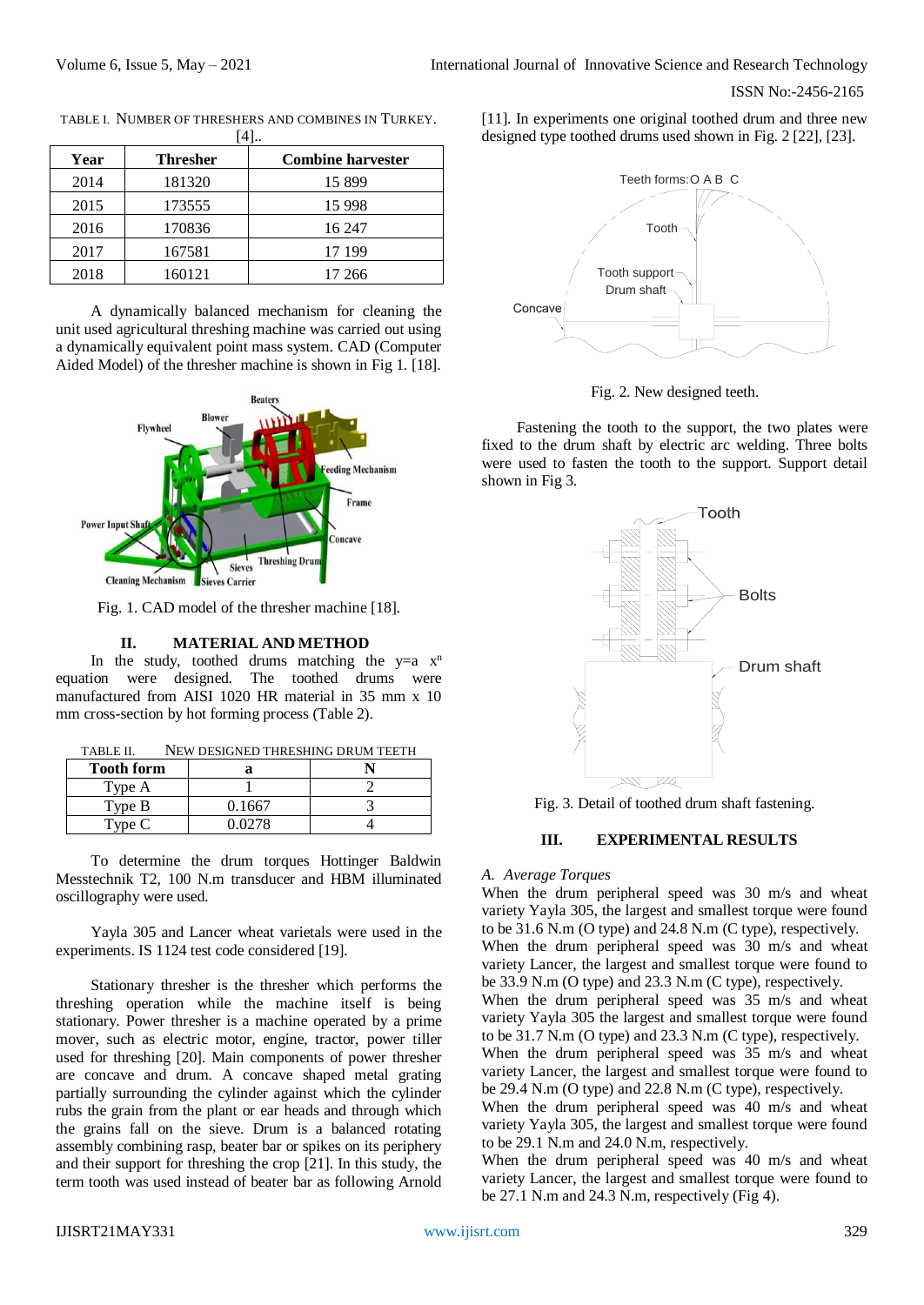

Fig. 4. Average torques T [N.m] versus drum peripheral speed v [m/s].

#### *B. Average Powers*

When the drum peripheral speed was 30 m/s and wheat variety Yayla 305, the largest and smallest power were found to be 2.07 kW (O type) and 1.63 kW (C type), respectively. When the drum peripheral speed was 30 m/s and wheat variety Lancer, the largest and smallest power were found to be 2.22 kW (O type) and 1.53 kW (C type), respectively.

When the drum peripheral speed was 35 m/s and wheat variety Yayla 305, the largest and smallest power were found to be 2.43 kW (O type) and 1.78 kW (C type), respectively. When the drum peripheral speed was 35 m/s and wheat

variety Lancer, the largest and smallest power were found to be 2.25 kW (O type) and 1.74 kW (C type), respectively.

When the drum peripheral speed was 40 m/s and wheat variety Yayla 305, the largest and smallest power were found to be 2.54 kW (O type) and 2.10 kW (C type), respectively.

When the drum peripheral speed was 40 m/s and wheat variety Lancer, the largest and smallest power were found to be 2.37 kW (O type) and 2.12 kW (C type), respectively.

The average required power for the drum to run idle at 30 m/s peripheral speed was found to be 0.62 kW.

The average required power for the drums to run idle at 35 m/s peripheral speed was found to be 0.73 kW.

The average required power for the drums to run idle at 40 m/s peripheral speed was found to be 0.83 kW.

These values are close to the 0.91 kW value given for the power required by the drum with a 20% wider drum length [24]. In the Lancer wheat variety, the power was found to be greater than in the Yayla 305 wheat variety (Fig 5).



Fig. 5 Average powers P [kW] versus drum peripheral speed  $v$  [m/s].

## *C. Specific Energy Consumption*

When the drum peripheral speed was 30 m/s and wheat variety Yayla 305, the largest and smallest SEC (Specific Energy Consumption) were found to be 1.47 kWh/t (O type) and 0.99 kWh/t (C type), respectively.

When the drum peripheral speed was 30 m/s and wheat variety Lancer, the largest and smallest SEC were found to be 1.35 kWh/t (O type) and 1.07 kWh/t (C type), respectively.

When the drum peripheral speed was 35 m/s and wheat variety Yayla 305, the largest and smallest SEC were found to be 1.48 kWh/t (O type) and 1.13 kWh/t (C type), respectively.

When the drum peripheral speed was 35 m/s and wheat variety Lancer, the largest and smallest SEC were found to be 1.62 kWh/t (O type) and 1.16 kWh/t (C type), respectively.

When the drum peripheral speed was 40 m/s and wheat variety Yayla 305, the largest and smallest SEC were found to be 1.58 kWh/t (O type) and 1.38 kWh/t (C type), respectively.

When the drum peripheral speed was 40 m/s and wheat variety Lancer, the largest and smallest SEC were found to be 1.69 kWh/t (O type) and 1.37 kWh/t (C type), respectively.

Specific energy consumption (SCE) saves 4.7%, 14.0% and 21.3% respectively in A, B and C type toothed drums as an average of all experiments compared to the original type toothed drum (Fig 6).



Fig. 6 Average specific energy consumption SEC [kWh/t] versus drum peripheral speed v [m/s].

#### **IV. CONCLUSION**

In this study, three new toothed drums were designed and manufactured to improve the energy consumption of the domestic threshing machine. Experiments have been conducted for the energy consumption of two varieties of wheat; Yayla 305 and Lancer. According to the experimental results, as the drum peripheral speed increased the average torques decreased, the average power and the average specific energy consumption increased, for both types of wheat. However, the rising slope of the average specific energy consumption is less than that of the average power.